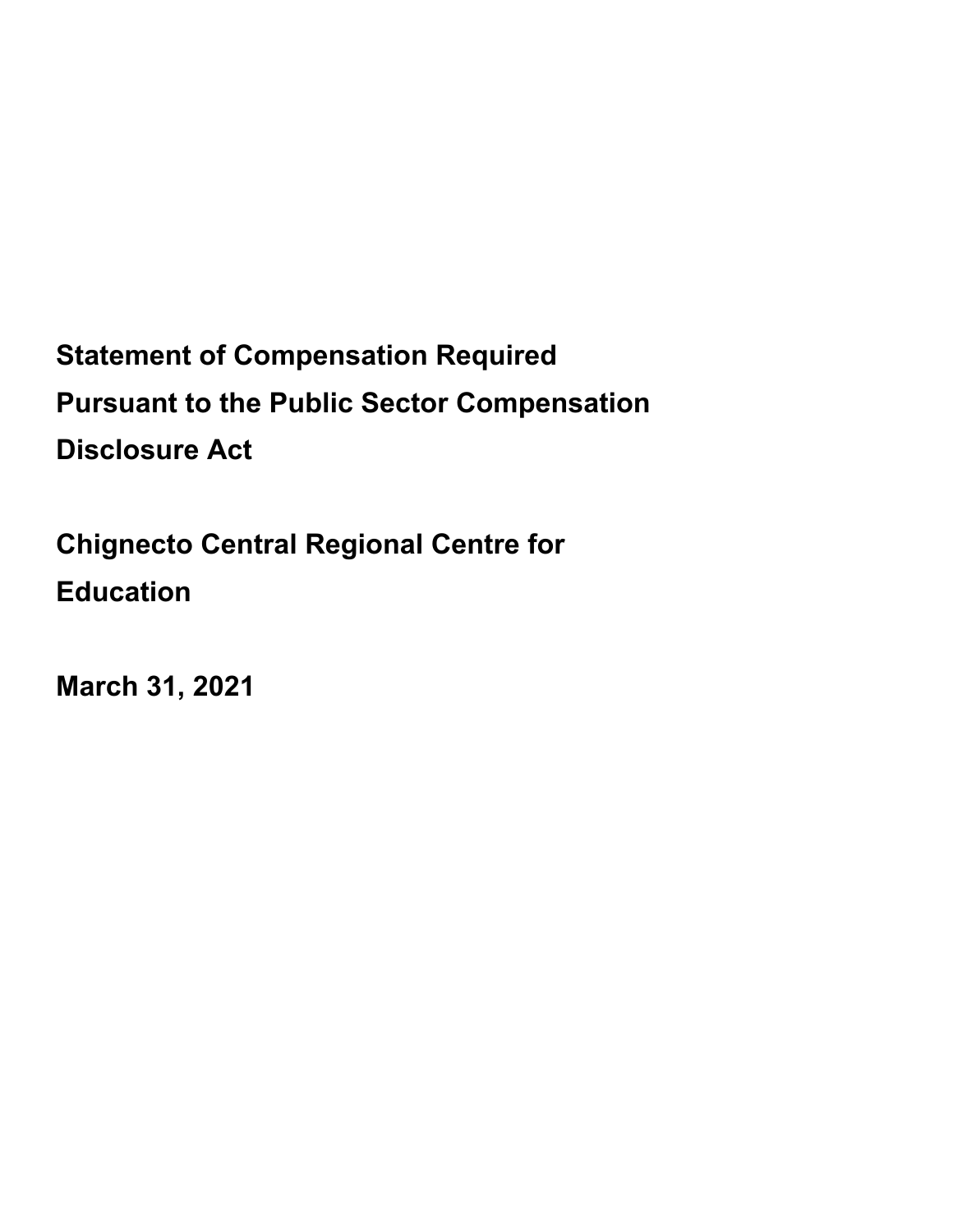## **Chignecto Central Regional Centre for Education Statement of Compensation Required Pursuant to the Public Sector Compensation Disclosure Act**

March 31, 2021

# **Contents**

|                                                                 | Page |
|-----------------------------------------------------------------|------|
| Independent Auditor's Report                                    | 1    |
| Statement of Compensation Required Pursuant to the              |      |
| <b>Public Sector Compensation Disclosure Act</b>                | 3    |
| Notes to the Statement of Compensation Required Pursuant to the |      |
| <b>Public Sector Compensation Disclosure Act</b>                | 6    |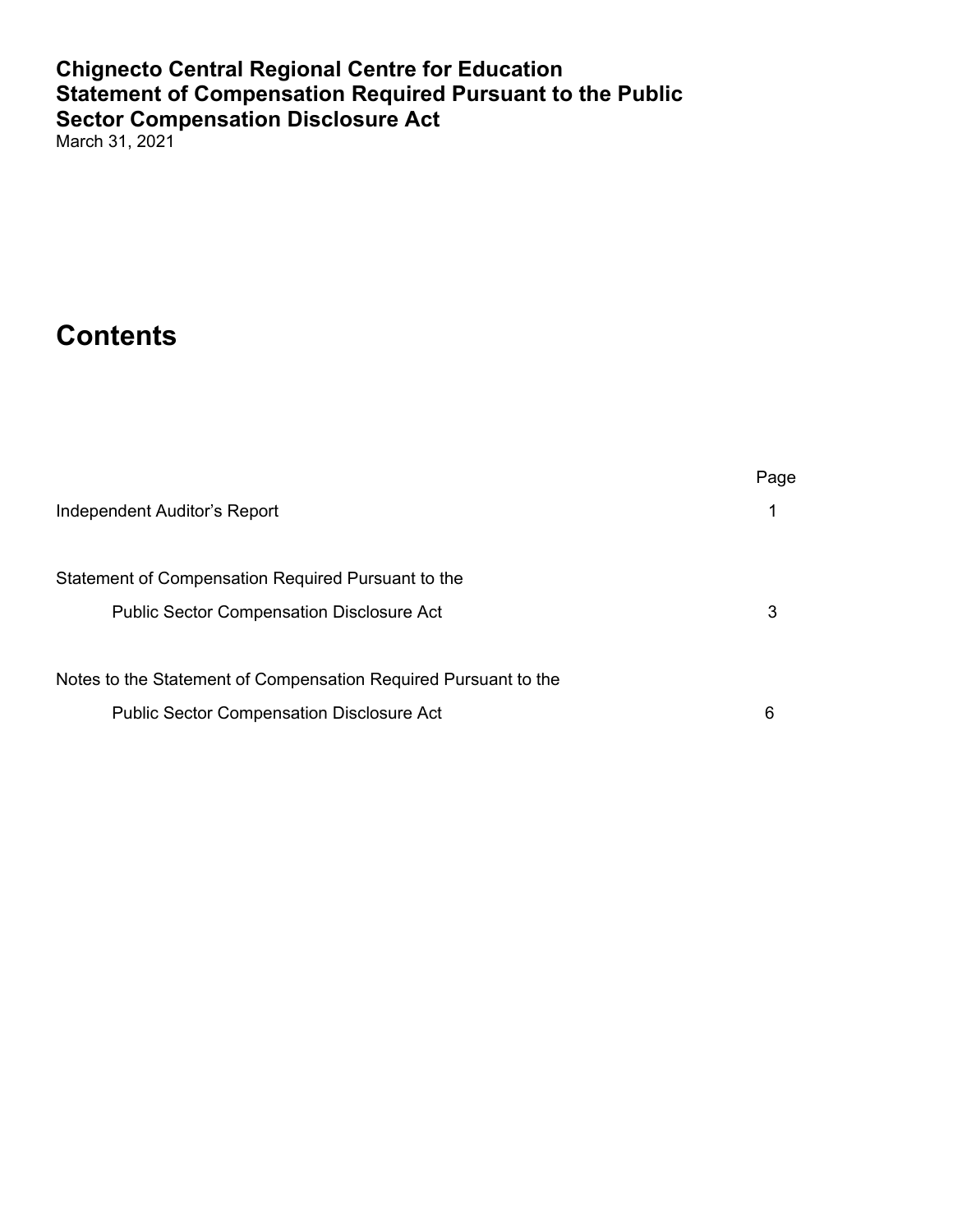

Tel: 902-444-5540 Fax: 902-444-5539 www.bdo.ca

BDO Canada LLP 230 Brownlow Avenue Suite 120 Dartmouth Nova Scotia B3B 0G5

## Independent Auditor's Report

#### To the Honorable Derek Mombourquette – Minister, Education and Early Childhood Development

#### **Opinion**

We have audited the Schedule of Compensation (the Schedule) for Chignecto Central Regional Region (the Region) for the year ended March 31, 2021 and a summary of significant accounting policies.

In our opinion, the accompanying Schedule is prepared, in all material respects, in accordance with The Public Sector Compensation Disclosure Act. 2010, C.43, S.1 (the PSCD Act).

#### Basis for Opinion

We conducted our audit in accordance with Canadian generally accepted auditing standards. Our responsibilities under those standards are further described in the Auditor's Responsibilities for the Audit of the Schedule section of our report. We are independent of the Region in accordance with the ethical requirements that are relevant to our audit of the Schedule in Canada, and we have fulfilled our other ethical responsibilities in accordance with these requirements. We believe that the audit evidence we have obtained is sufficient and appropriate to provide a basis for our opinion.

#### Other Matter

We draw attention to the fact that the supplementary information consisting of total expenses for all employees included on the statement is presented for purposes of additional information and does not form part of the statement as required by the PSCD Act. We have not audited or reviewed this supplementary information and, accordingly, we do not express an opinion, a review conclusion or any other form of assurance on this supplementary information.

#### Emphasis of Matter – Basis of Accounting

We draw attention to Note 1 to the Schedule, which describes the basis of accounting. The Schedule is prepared to assist the Region to meet the reporting requirements of the PSCD Act referred to above. As a result, the Schedule may not be suitable for another purpose. Our opinion is not modified in respect of this matter.

#### Responsibilities of Management and Those Charged with Governance for the Schedule

Management is responsible for the preparation of the Schedule in accordance with the financial reporting provisions in the PSCD Act, and for such internal control as management determines is necessary to enable the preparation of the Schedule that is free from material misstatement, whether due to fraud or error.

Those charged with governance are responsible for overseeing the Region's financial reporting process.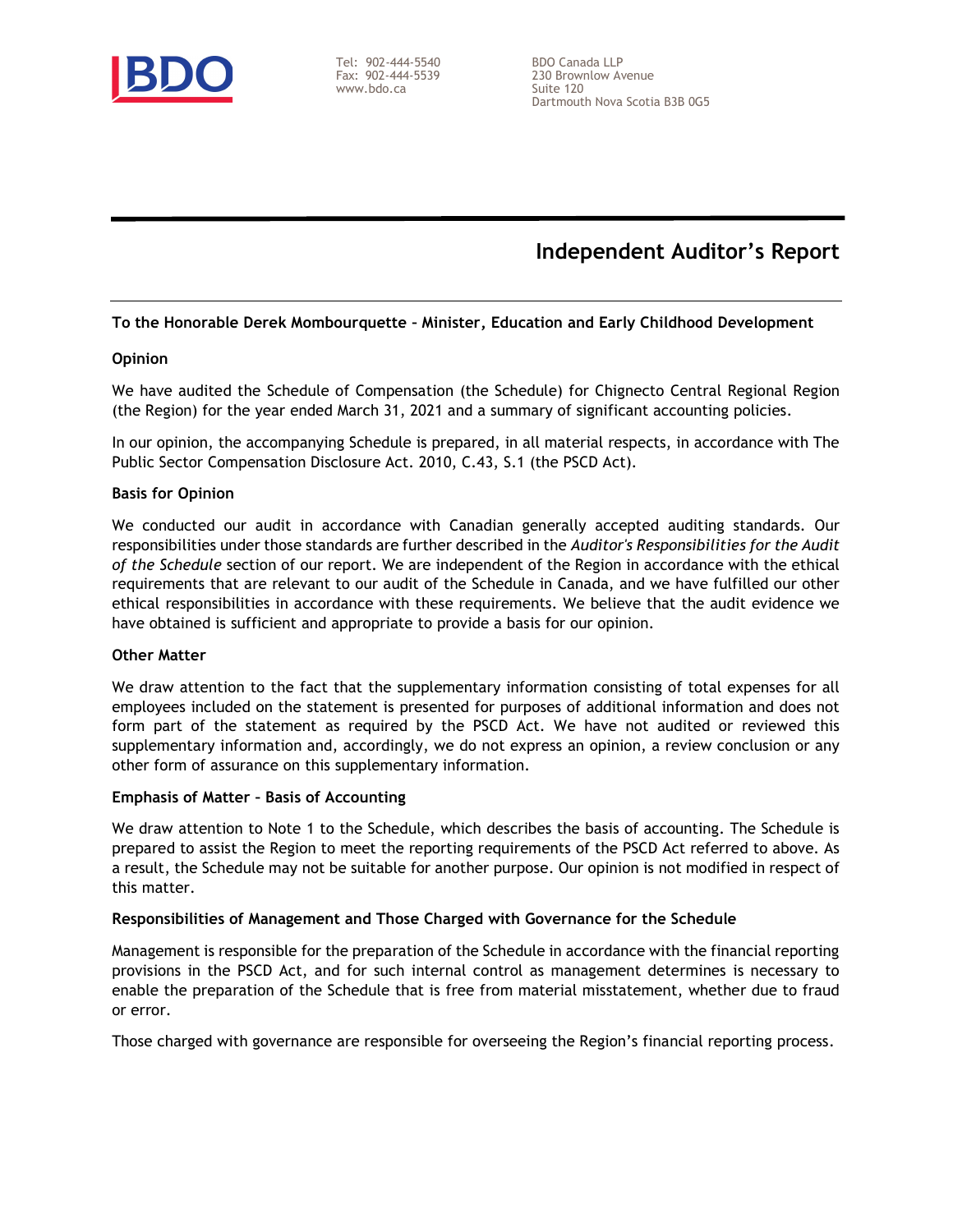

#### Auditor's Responsibilities for the Audit of the Schedule

Our objectives are to obtain reasonable assurance about whether the Schedule as a whole is free from material misstatement, whether due to fraud or error, and to issue an auditor's report that includes our opinion. Reasonable assurance is a high level of assurance, but is not a guarantee that an audit conducted in accordance with Canadian generally accepted auditing standards will always detect a material misstatement when it exists. Misstatements can arise from fraud or error and are considered material if, individually or in the aggregate, they could reasonably be expected to influence the economic decisions of users taken on the basis of the Schedule.

As part of an audit in accordance with Canadian generally accepted auditing standards, we exercise professional judgment and maintain professional skepticism throughout the audit. We also:

- Identify and assess the risks of material misstatement of the Schedule, whether due to fraud or error, design and perform audit procedures responsive to those risks, and obtain audit evidence that is sufficient and appropriate to provide a basis for our opinion. The risk of not detecting a material misstatement resulting from fraud is higher than for one resulting from error, as fraud may involve collusion, forgery, intentional omissions, misrepresentations, or the override of internal control.
- Obtain an understanding of internal control relevant to the audit in order to design audit procedures that are appropriate in the circumstances, but not for the purpose of expressing an opinion on the effectiveness of the Region's internal control.
- Evaluate the appropriateness of accounting policies used and the reasonableness of accounting estimates, if any, and related disclosures made by management.

We communicate with those charged with governance regarding, among other matters, the planned scope and timing of the audit and significant audit findings, including any significant deficiencies in internal control that we identify during our audit.

BDO Canada LLP

Chartered Professional Accountants

Dartmouth, Nova Scotia June 28, 2021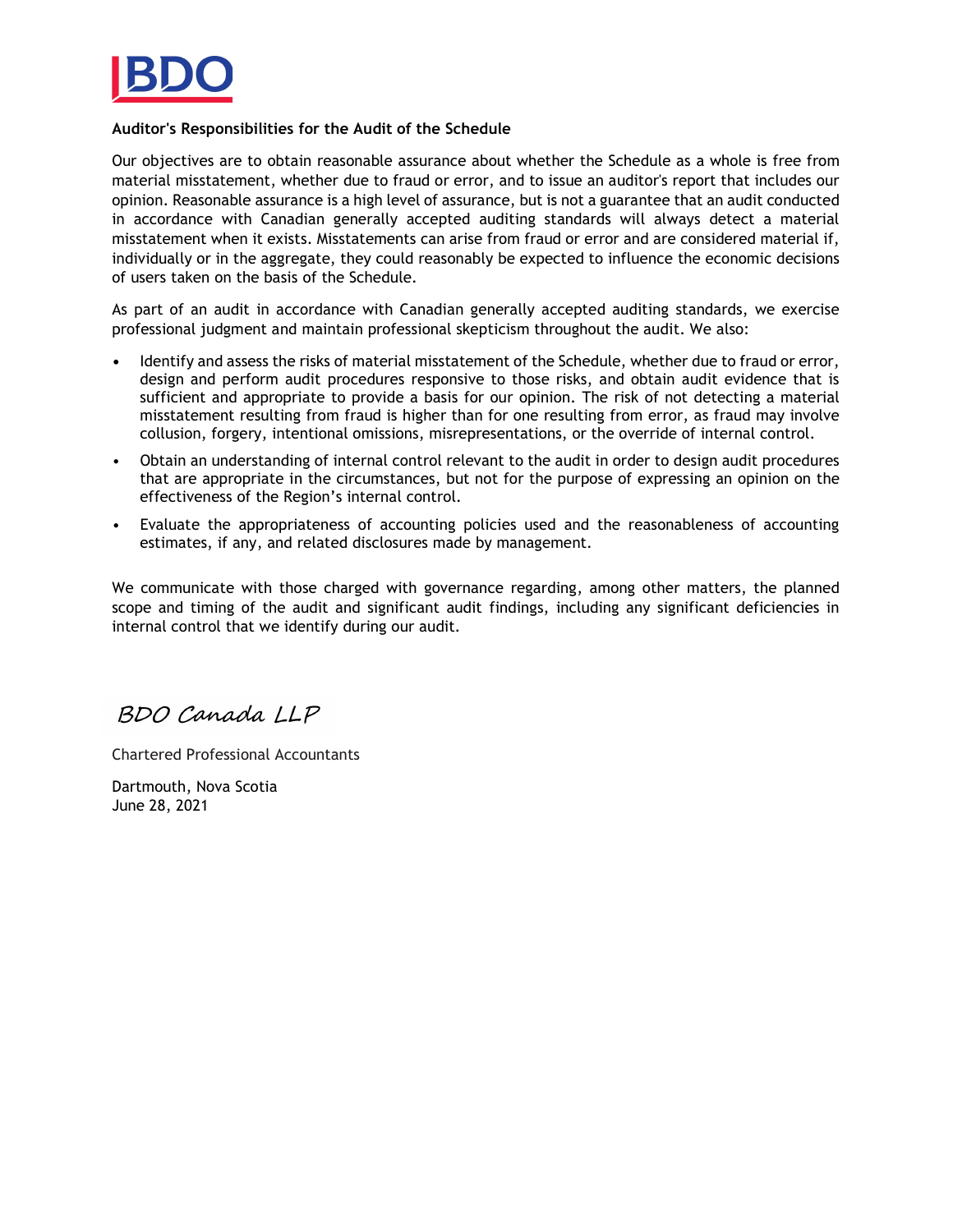# **Chignecto Central Regional Centre for Education Statement of Compensation Required Pursuant to the Public Sector Compensation Disclosure Act**

March 31, 2021

Compensation includes payments actually made by the Chignecto Central Regional Centre for Education (i.e., cash basis payment verses accrued compensation) to a person during the fiscal year.

### **Employees**

For the year ended March 31, 2021, the following employees received compensation of \$100,000 or more:

| <b>Name</b>                   | <b>Salary</b> | <b>Name</b>              | <b>Salary</b> |
|-------------------------------|---------------|--------------------------|---------------|
| ADAMS, GARY                   | \$174,659     | DEWAR, PATRICIA          | \$<br>107,925 |
| ALI, MARY                     | 103,142       | DICKIE, JOHN             | 106,502       |
| ARBUCKLE, MARK                | 105,383       | DICKINSON, DENISE        | 100,808       |
| ARMSTRONG, SCOTT              | 116,499       | DOYLE, NANCY             | 111,919       |
| ARSENAULT, LEE                | 110,055       | DUGUAY, STEPHANE         | 115,130       |
| AUCOIN, GUY                   | 103,956       | FAHEY, EMILY             | 115,130       |
| <b>BARKER, STEPHEN</b>        | 102,358       | FERGUSON, LUCINDA        | 110,426       |
| BATEMAN, SANDRA               | 105,344       | FITZGERALD, DARRELL      | 107,309       |
| <b>BEED, SHERRI</b>           | 110,254       | FORTUNE, MARK            | 103,709       |
| <b>BICKERTON, TAMMY</b>       | 107,097       | FOUGERE, KATHLEEN        | 107,582       |
| <b>BISHOP AMERO, HEATHER</b>  | 111,797       | FOX, TAMMY               | 120,136       |
| <b>BOERTJES, STEPHANIE</b>    | 103,416       | <b>FRANCIS, ANDREW</b>   | 116,339       |
| BRAND BALIGNASAY, JANET       | 115,130       | GATTO, SIMON             | 116,054       |
| <b>BROWN, KELLY</b>           | 120,265       | <b>GAUTHIER, VALERIE</b> | 136,004       |
| <b>BRUNT, SHAWN</b>           | 110,104       | <b>GLENN, CHRISTIE</b>   | 100,484       |
| <b>BUCHANAN BAKER, CARMEN</b> | 102,309       | <b>GREEN, KAREN</b>      | 110,320       |
| CALLAGHAN, AARON              | 123,438       | <b>HARNISH, KEVIN</b>    | 105,407       |
| CALLAGHAN, KEAH               | 104,084       | HARTERY, LISA            | 115,130       |
| <b>CHISHOLM, KRISTI</b>       | 100,430       | HARVEY, CLINTON          | 106,011       |
| CHISHOLM, WILLIAM             | 103,789       | HAZELTON, DAVID          | 117,788       |
| <b>CLARKE, MATTHEW</b>        | 107,059       | <b>HOLMES, BRIAN</b>     | 110,001       |
| COLLINSON, NORMA              | 102,052       | HORNE, PAULA             | 100,631       |
| <b>CONRON, BERNADINE</b>      | 104,877       | HUME, KELLY              | 103,532       |
| <b>CORMIER, ERIN</b>          | 111,983       | <b>ISENOR, ROBIN</b>     | 102,340       |
| <b>DEVRIES, RACHEL</b>        | 102,552       | JANES PEDERSEN, HEATHER  | 120,416       |

See accompanying notes to the Statement of Compensation Required Pursuant to the Public Sector Compensation Disclousure Act 3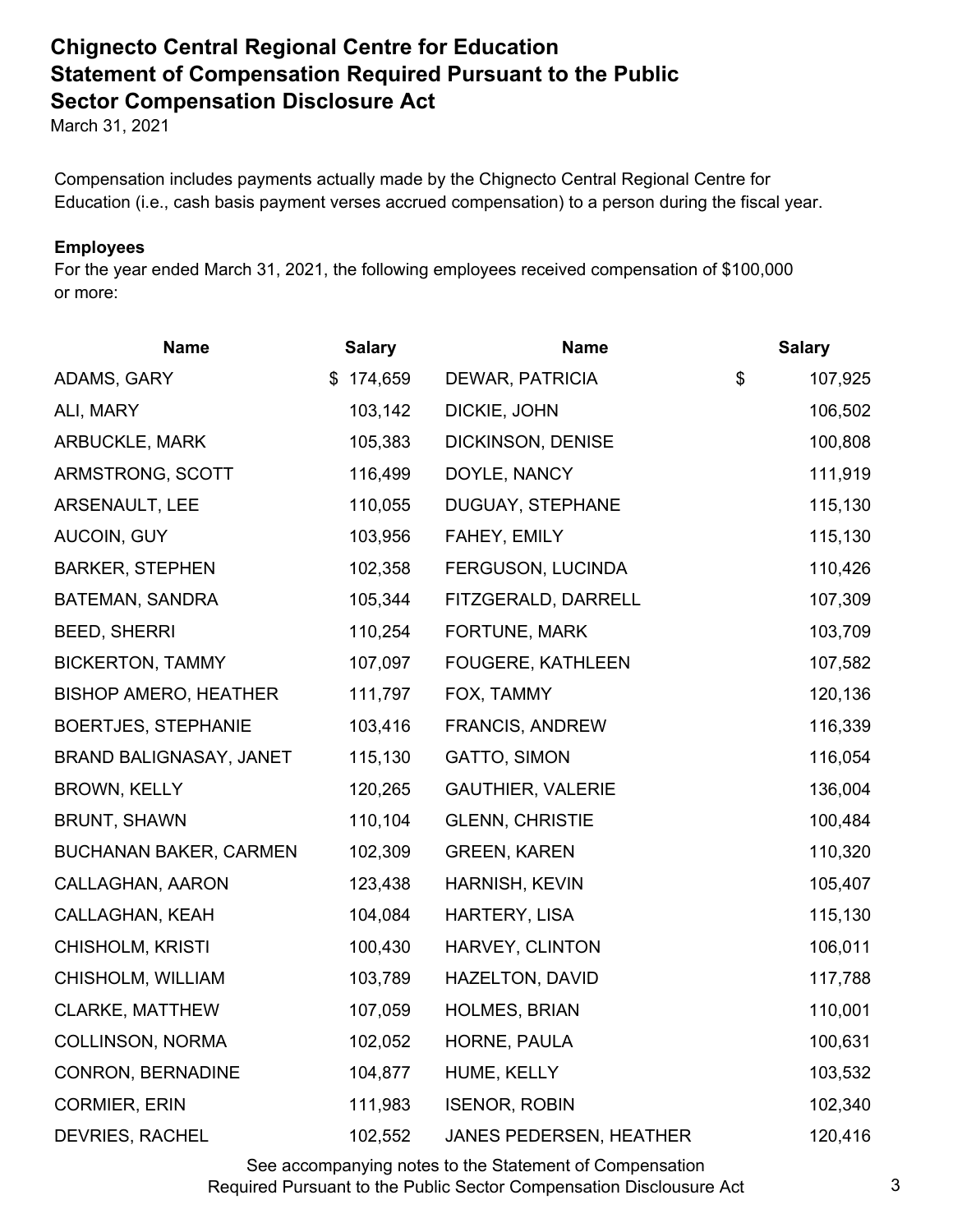# **Chignecto Central Regional Centre for Education Statement of Compensation Required Pursuant to the Public Sector Compensation Disclosure Act**

March 31, 2021

| <b>Name</b>                   | <b>Salary</b> | <b>Name</b>              | <b>Salary</b> |
|-------------------------------|---------------|--------------------------|---------------|
| JAY, NANCY                    | 100,708<br>\$ | O'LEARY, KARLA           | \$<br>104,129 |
| KAULBACH, J WILLIAM           | 120,502       | O'TOOLE, MATTHEW         | 117,732       |
| KINCH, RACHAEL                | 103,011       | PARSONS, ANDREW          | 101,121       |
| KING TOWER, CHRISTOPHER       | 104,544       | PATRIQUIN, MARILYN       | 118,806       |
| KING, JOY                     | 115,210       | PAUL MARTIN, PATSY       | 109,721       |
| KNOL, TINA                    | 108,624       | PETTIPAS, STARR          | 106,574       |
| LANGILLE, DAWN                | 119,934       | PEVERIL, MARK            | 120,012       |
| LANGILLE, ROBERT              | 100,735       | RAE CAMERON, STEPHANIE   | 103,574       |
| LEWIS, LIA                    | 101,938       | READ, ALISON             | 101,088       |
| LYNDS, FREDERICK              | 104,990       | RIOUX, KIRK              | 108,657       |
| LYNDS, JEFF                   | 116,316       | ROCHON, PAULA            | 100,877       |
| MACDONALD, BLAIR              | 114,009       | SADLER, MARGARET         | 101,446       |
| MACDONALD, SHAUN              | 105,684       | <b>SEARLE, LEANNE</b>    | 116,710       |
| MACINTOSH, JACQUELINE         | 104,477       | <b>SLATER, ANN</b>       | 114,940       |
| MACLEAN, ANN                  | 115,170       | <b>SPARKS, DOUGLAS</b>   | 103,535       |
| MACLEAN, SCOTT                | 101,292       | SPENCE, DAN              | 101,694       |
| MACPHERSON, CHAD              | 114,194       | <b>SPENCER, KELLY</b>    | 104,869       |
| <b>MADDISON ALICK, SHEILA</b> | 102,809       | STACEY, LEE              | 115,274       |
| MARTIN GOOGOO, MELODY         | 115,130       | STARRATT, DUANE          | 115,677       |
| <b>MCCARRON, GLEN</b>         | 100,085       | STEEVES, HERBERT         | 136,004       |
| MCCARRON, MICHELLE            | 102,935       | STEVENSON, MICHAEL       | 107,446       |
| MCDOWELL, ANGELA              | 107,813       | STUBBERT, AARON          | 111,041       |
| MCDOWELL, ROBERT BRUCE        | 106,570       | TAGGART, JESSI           | 110,601       |
| <b>MCINNIS, NATALIE</b>       | 104,063       | <b>TAYLOR II, VERNON</b> | 114,575       |
| MCNEIL WILSON, ALLISON        | 120,242       | TETREAULT, KIMBERLY      | 104,226       |
| MILLMAN, JOYCE                | 106,570       | THOMSON, THOMAS          | 115,081       |
| MITCHELL, KARLA               | 128,344       | <b>TURNER, CYNTHIA</b>   | 120,950       |
| MORRIS QUINN, DAYLE           | 106,428       | VON KINTZEL, HEATHER     | 106,358       |
| NODDIN BONA, MYRNA            | 107,041       | WALL, KIM                | 105,901       |
| OAKLEY, CLINT                 | 108,331       | <b>WEATHERBEE, KATHY</b> | 110,111       |

See accompanying notes to the Statement of Compensation Required Pursuant to the Public Sector Compensation Disclousure Act 4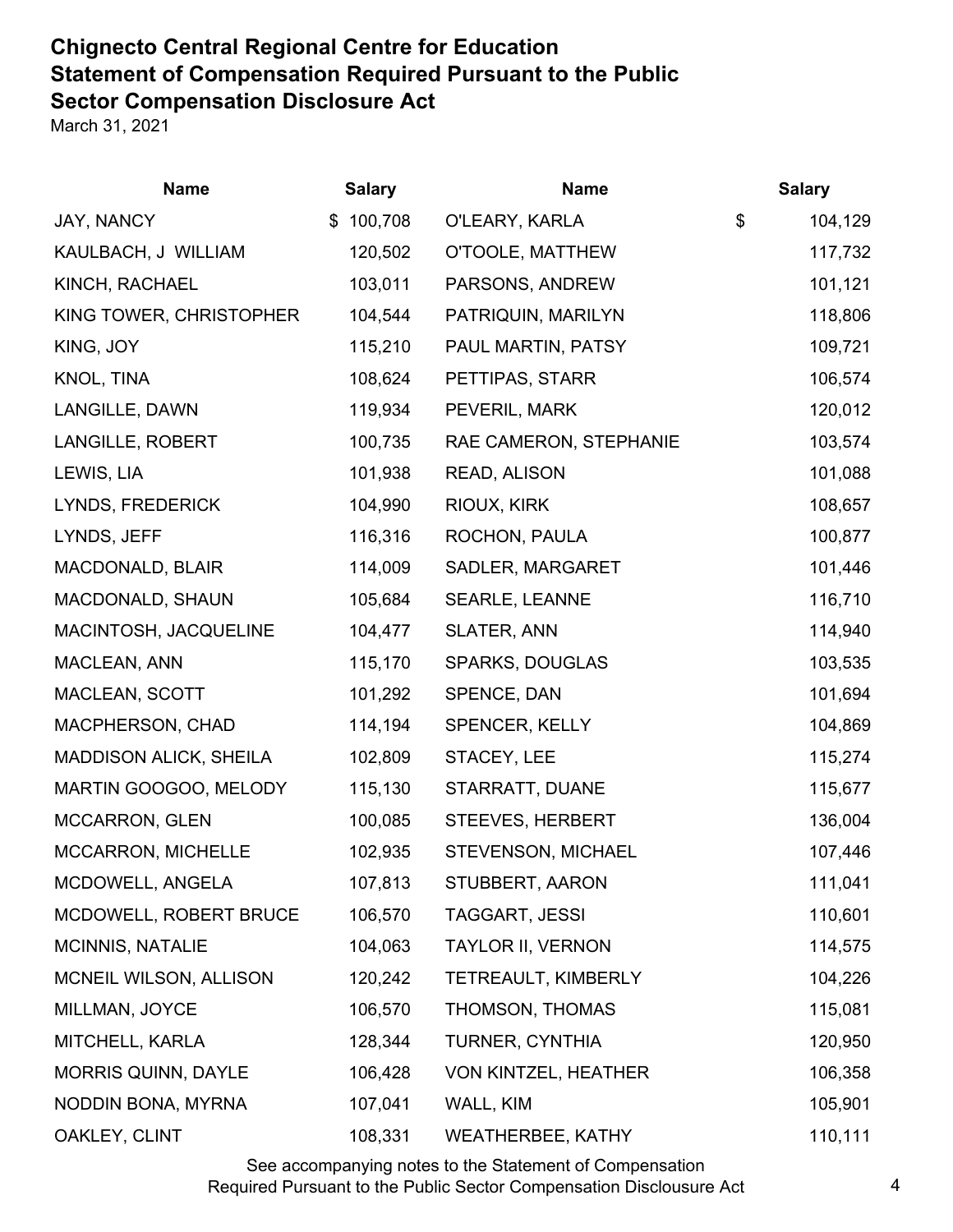# **Chignecto Central Regional Centre for Education Statement of Compensation Required Pursuant to the Public Sector Compensation Disclosure Act**

March 31, 2021

| <b>Name</b>                                  | <b>Salary</b> | <b>Name</b>                 | <b>Salary</b>     |
|----------------------------------------------|---------------|-----------------------------|-------------------|
| <b>WELLS, KATHY</b>                          | 109,936<br>\$ | <b>WILKINSON, LOUISE</b>    | \$<br>104,739     |
| <b>WELLS, STEVEN</b>                         | 103,033       | <b>ZWICKER, CHRISTOPHER</b> | 107,710           |
| <b>WHELAN, SHARLENE</b>                      | 122,763       |                             |                   |
|                                              |               |                             |                   |
|                                              |               |                             |                   |
|                                              |               |                             |                   |
| Total compensation for all employees for the |               |                             |                   |
| year ended March 31, 2021                    |               |                             | \$<br>177,834,370 |
| *Total expenses for all employees for the    |               |                             |                   |
| year ended March 31, 2021                    |               |                             | \$<br>1,030,375   |

\*Total expenses for all employees has not been subject to audit verification.